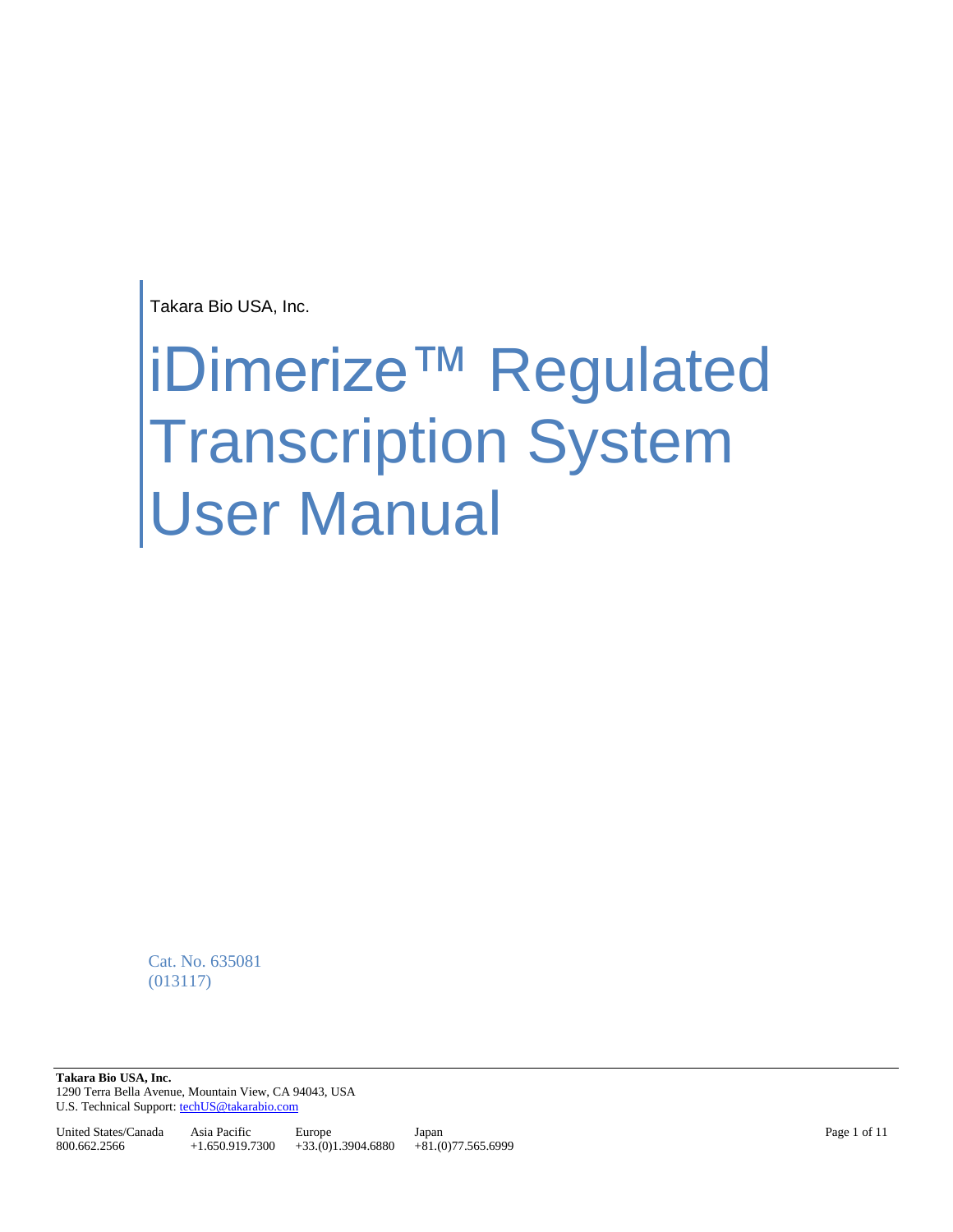# iDimerize™ Regulated Transcription System User Manual

# **Table of Contents**

| I.        |  |  |  |  |  |
|-----------|--|--|--|--|--|
|           |  |  |  |  |  |
| П.        |  |  |  |  |  |
| III.      |  |  |  |  |  |
| A.        |  |  |  |  |  |
| <b>B.</b> |  |  |  |  |  |
| C.        |  |  |  |  |  |
| D.        |  |  |  |  |  |
| E.        |  |  |  |  |  |
| F.        |  |  |  |  |  |
| IV.       |  |  |  |  |  |
| V.        |  |  |  |  |  |
| VI.       |  |  |  |  |  |
| A.        |  |  |  |  |  |
| <b>B.</b> |  |  |  |  |  |
| C.        |  |  |  |  |  |
| D.        |  |  |  |  |  |
| E.        |  |  |  |  |  |
| VII.      |  |  |  |  |  |
| A.        |  |  |  |  |  |
| <b>B.</b> |  |  |  |  |  |
| VIII.     |  |  |  |  |  |
|           |  |  |  |  |  |

# **Table of Figures**

| <b>Table of Tables</b> |  |
|------------------------|--|

Table 1. Recommended Antibiotic Concentrations for Selecting & Maintaining Stable Cell Lines.................................. 11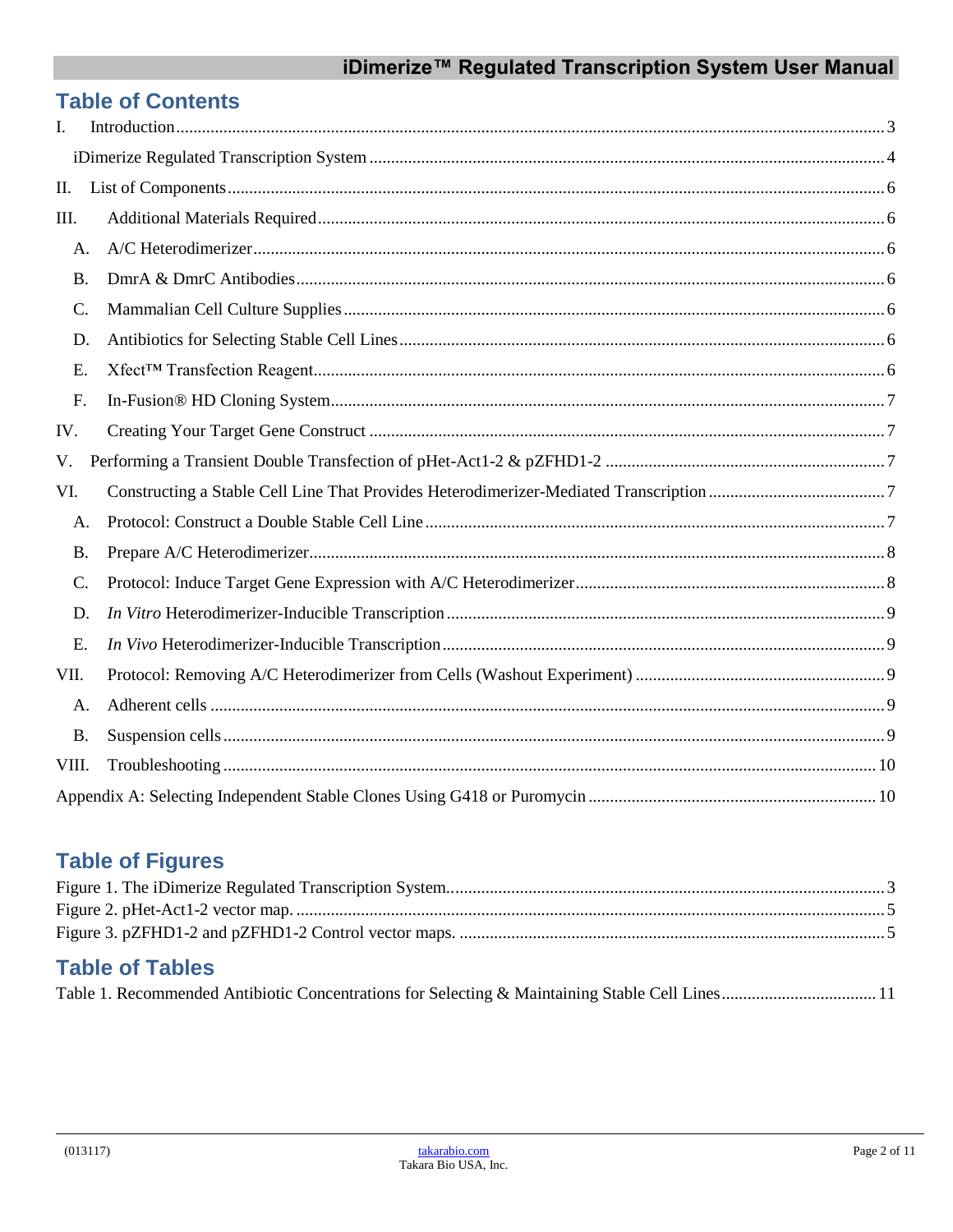# <span id="page-2-0"></span>**I. Introduction**

The iDimerize Regulated Transcription System (Cat. No. 635081) is an optimized expression-control system based on ARGENT dimerization control technology which was formerly available from ARIAD Pharmaceuticals, Inc. This manual explains how to use the iDimerize Regulated Transcription System to control the transcription of a target gene via a small molecule "dimerizer." Use this kit to achieve tightly regulated, conditional expression of genes of interest in order to investigate protein function *in vitro* or *in vivo*.

Gene expression in eukaryotes is controlled by the binding of transcription factors to the promoters of target genes. Transcription factors are bifunctional proteins that recognize specific DNA sequences near target genes and recruit the transcriptional machinery of the cell to activate transcription. The two domains responsible for these activities—the DNA-binding domain and the transcriptional activation domain—are functionally separable and can reconstitute a sequence-specific transcriptional activator even when they are expressed as individual proteins that are brought together via a noncovalent interaction. The iDimerize Regulated Transcription System utilizes this modular architecture to achieve tightly regulated conditional gene expression (Figure 1).



# **iDimerize Regulated Transcription**

<span id="page-2-1"></span>**Figure 1. The iDimerize Regulated Transcription System uses the tight**  $P_{ZL1}$  **promoter, which exhibits very low background in the absence of induction because it is not recognized by host transcription factors.** A further level of control is provided separating the DNA binding component (DmrA/DB; green) and transcription activation component (DmrC/TA; yellow) into separate compartments in the cell. DmrC/TA does not possess a nuclear localization signal (NLS), so it resides predominantly in the cytoplasm; however, it is brought to the nucleus by the addition of A/C heterodimerizer which causes its interaction with DmrA/DB. DmrA/DB does possess an NLS, so when A/C heterodimerizer is added, the transcription factor is completed through dimerization. The complete transcription factor is translocated into the nucleus, where it binds the  $P_{ZI-1}$  promoter and induces expression of the gene of interest.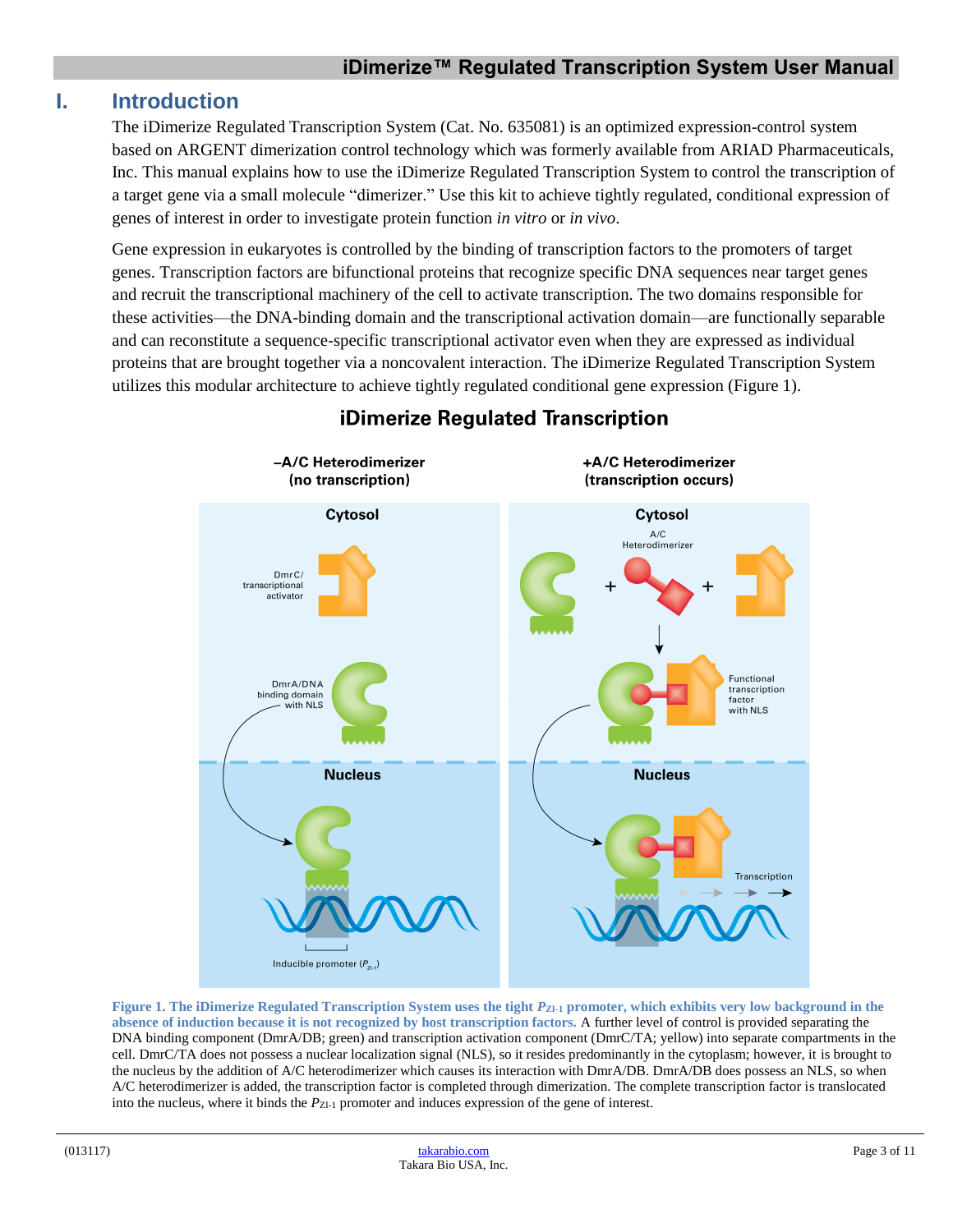# **iDimerize™ Regulated Transcription System User Manual**

Dimerizers are cell-permeant organic molecules with two separate motifs that each bind with high affinity to a specific protein module. Heterodimerizers contain two different binding motifs, which allow the specific dimerization of two *different* proteins. The iDimerize Regulated Transcription System uses the A/C heterodimerizer to reconstitute an active transcription factor and trigger regulated transcription.

## <span id="page-3-0"></span>**iDimerize Regulated Transcription System**

The iDimerize Regulated Transcription System includes three vectors, plus the A/C heterodimerizer:

- pHet-Act1-2 (Figure 2) encodes both the transcription factor activation domain and the DNA-binding domain. The activation domain is fused to a single DmrC domain, and the DNA-binding domain is fused to multiple DmrA dimerization domains. When DmrC and DmrA bind the A/C Heterodimerizer, they form heterodimers that reconstitute the functional transcription factor (Figure 1, bottom right). The nuclear localization signal on the DNA-binding domain causes the newly formed complex between the DNA-binding domain and the transcription factor activation domain to enter the nucleus, inducing expression of the target gene cloned into the pZFDH1-2 vector. This vector contains a puromycin resistance cassette.
- pZFHD1-2 (Figure 3, left) is an inducible mammalian expression vector designed to express your gene of interest under the control of the  $P_{Z_1}$  promoter, which consists of 12 tandem ZFHD1 binding sites fused to a minimal IL-2 promoter. In the presence of A/C Heterodimerizer, the reconstituted transcription factor binds  $P_{Z1-1}$  in a double-stable cell line that also contains the pHet-Act1-2 vector. This vector contains a neomycin resistance cassette.
- pZFHD1-2 Control (Figure 3, right) is the same vector as pZFHD1-2, with the gene for firefly luciferase cloned into the MCS. When pZFHD1-2 Control is cotransfected with pHet-Act1-2, you should detect only minimal expression in the absence of the A/C heterodimerizer. Adding the A/C Heterodimerizer results in fast, tunable, luciferase gene expression.

Since pHet-Act1-2 and pZFHD1-2 contain different resistance cassettes, you can establish double-stable cell lines containing both vectors (see Appendix A for more information).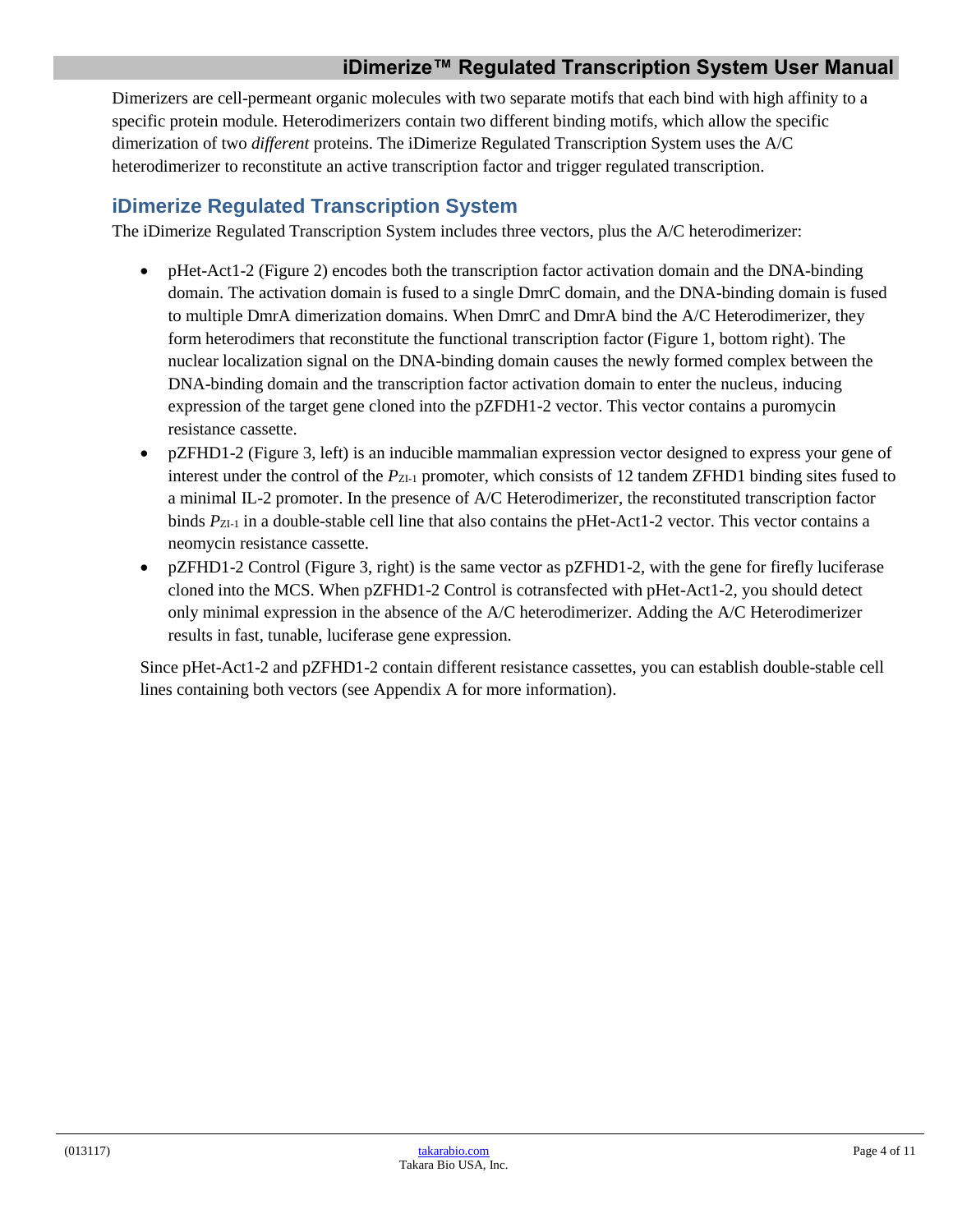# **iDimerize™ Regulated Transcription System User Manual**

<span id="page-4-0"></span>

<span id="page-4-1"></span>**Figure 3. pZFHD1-2 and pZFHD1-2 Control vector maps. Clone your gene of interest into the MCS of pZFHD1-2.**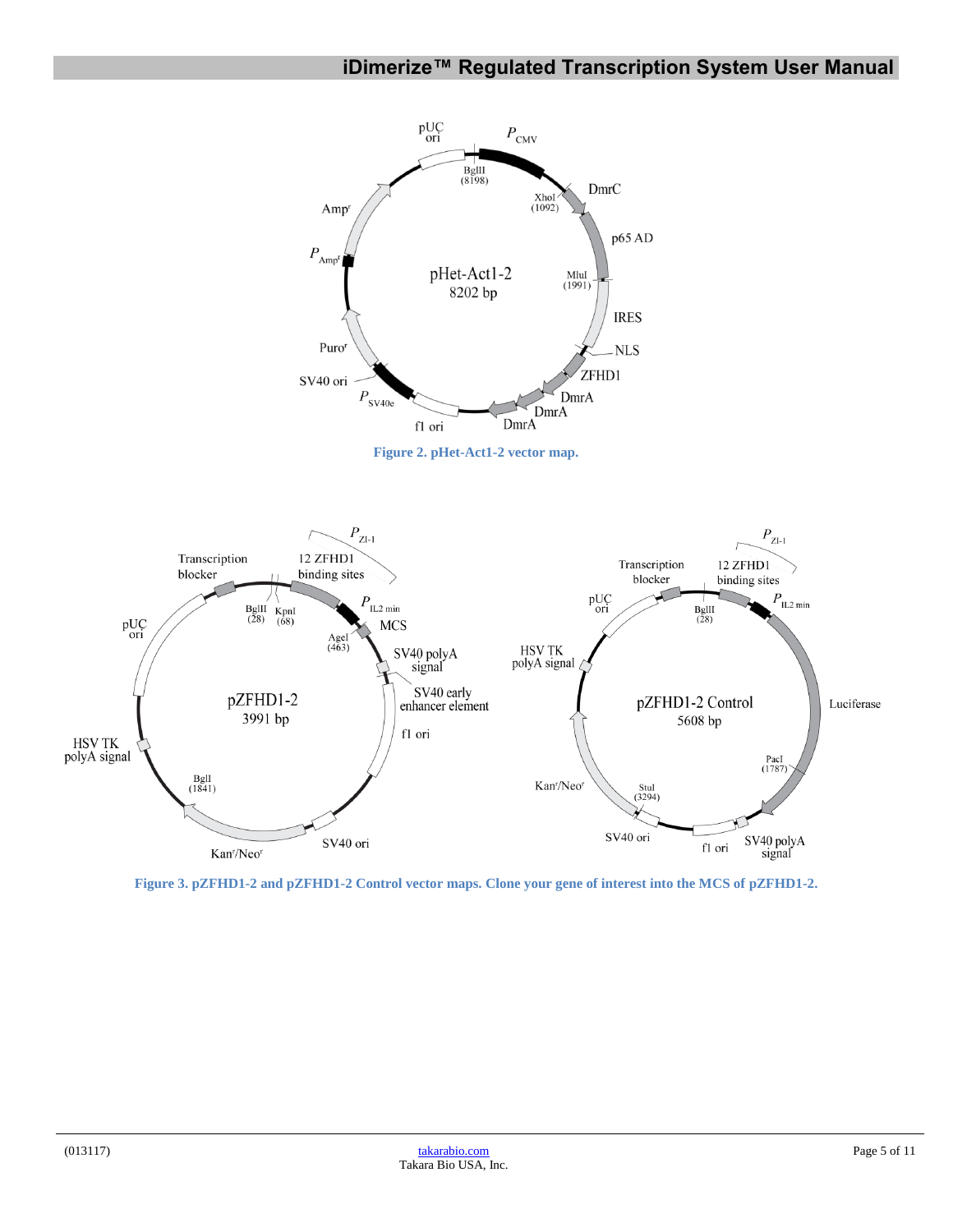# <span id="page-5-0"></span>**II. List of Components**

Store all components at –20°C.

- 1 each iDimerize Regulated Transcription Vector Set 2 (Cat. No. 635082; not sold separately)
	- − 20 µl pHet-Act1-2 Vector (500 ng/μl)
	- − 20 µl pZFHD1-2 Vector (500 ng/μl)
	- − 20 µl pZFHD1-2 Control Vector (500 ng/μl)
- 500 µl A/C Heterodimerizer (0.5 mM) (also sold separately as Cat. Nos. 635056, 635055 & 635095—see Section III.A)

# <span id="page-5-2"></span><span id="page-5-1"></span>**III. Additional Materials Required**

## **A. A/C Heterodimerizer**

Each iDimerize Regulated Transcription System includes 500 μl A/C Heterodimerizer (0.5 mM; see Section II). Additional A/C Heterodimerizer can be purchased separately in the following sizes:

| Cat. No. | <b>Product Name</b>         | <b>Size</b>      |
|----------|-----------------------------|------------------|
| 635056   | A/C Heterodimerizer (0.5 mM | $5 \times 500$ µ |
| 635055   | A/C Heterodimerizer*        | 5 <sub>mq</sub>  |
| 635095   | A/C Heterodimerizer*        | $5 \times 5$ mg  |

\* Designed for *in vivo* use; supplied in a dry-down format (see Section VI.E).

## <span id="page-5-3"></span>**B. DmrA & DmrC Antibodies**

The DmrA and DmrC Antibodies recognize the respective DmrA and DmrC dimerization domains expressed using any iDimerize Inducible Heterodimer System, and are recommended for Western blot analysis.

| Cat. No. | <b>Product Name</b>                  | Size        |
|----------|--------------------------------------|-------------|
| 635089   | DmrA Monoclonal Antibody (0.5 µg/µl) | $100 \mu$ g |
| 635091   | DmrC Polyclonal Antibody (0.5 µg/µl) | $100 \mu$ g |

## <span id="page-5-4"></span>**C. Mammalian Cell Culture Supplies**

- Culture medium, supplies, and additives specific for your target cells
- Trypsin/EDTA (e.g., Sigma, Cat. No. T4049)
- Cloning cylinders or discs for isolating colonies of adherent cell lines (Sigma, Cat. No. C1059)
- Cell Freezing Medium, with or without DMSO (Sigma, Cat. Nos. C6164 or C6039)
- Dulbecco's phosphate buffered saline (DPBS; VWR, Cat. No. 82020-066 or Sigma, Cat. No. D8662)

## <span id="page-5-5"></span>**D. Antibiotics for Selecting Stable Cell Lines**

| Cat. No. | <b>Antibiotic</b> | <b>Size</b>        |
|----------|-------------------|--------------------|
| 631306   | Puromycin         | $100 \text{ mg}$   |
| 631305   |                   | $25 \,\mathrm{mg}$ |
| 631307   | G418              | 1 a                |
| 631308   |                   | 5 a                |

## <span id="page-5-6"></span>**E. Xfect™ Transfection Reagent**

Xfect Transfection Reagents provide high transfection efficiency and low cytotoxicity.

| Cat. No. | <b>Transfection Reagent</b>       | Size       |
|----------|-----------------------------------|------------|
| 631317   | <b>Xfect Transfection Reagent</b> | $100$ rxns |
| 631318   |                                   | 300 rxns   |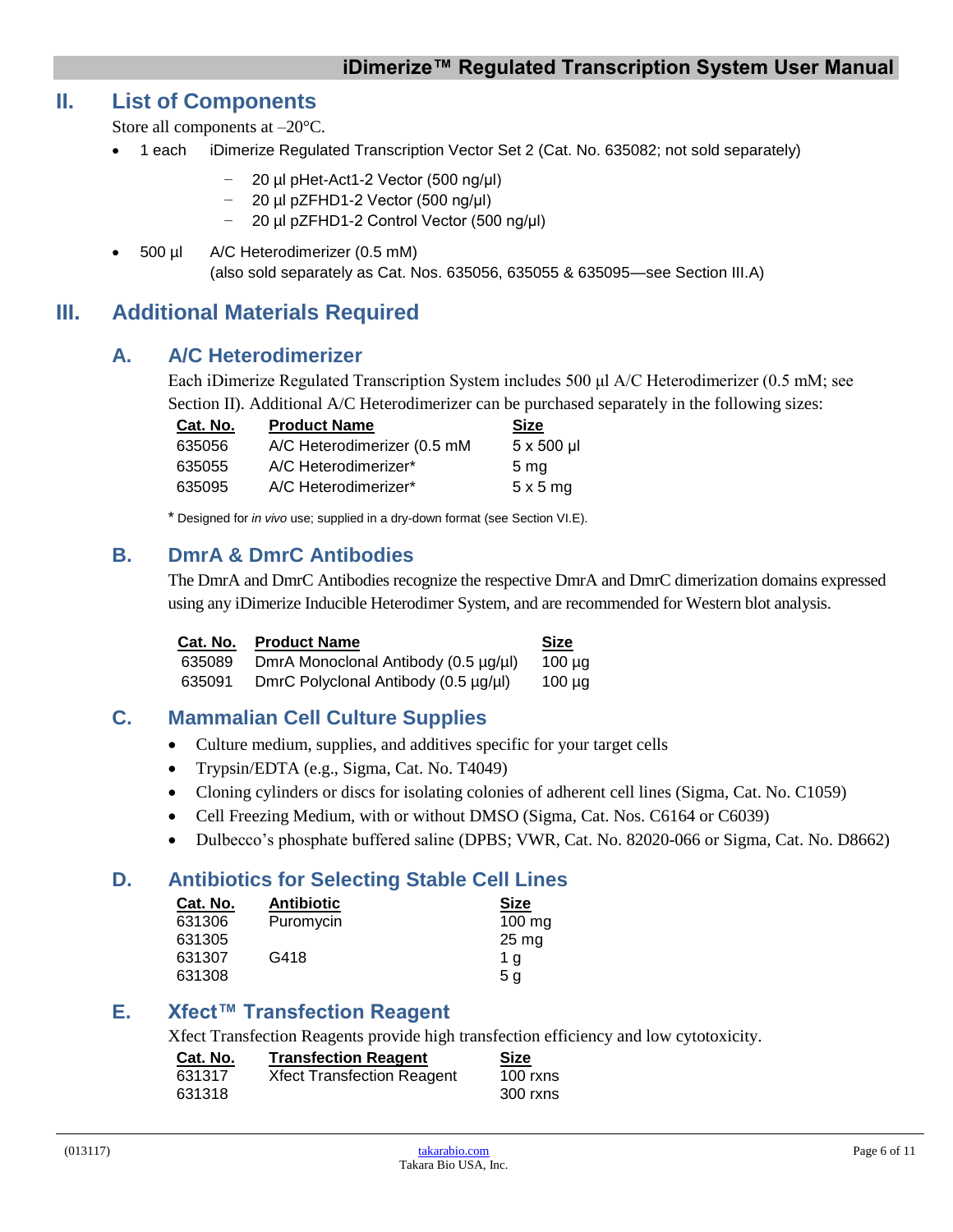# <span id="page-6-0"></span>**F. In-Fusion® HD Cloning System**

In-Fusion is a revolutionary technology that greatly simplifies cloning.

For more information, please visit [takarabio.com/in-fusion.](http://www.takarabio.com/in-fusion)

| Cat. No. | <b>Cloning Kit</b>          | <b>Size</b> |
|----------|-----------------------------|-------------|
| 639645   | In-Fusion HD Cloning System | 10 rxns     |
| 639646   |                             | 50 rxns     |
| 639647   |                             | $100$ rxns  |

# <span id="page-6-1"></span>**IV. Creating Your Target Gene Construct**

We recommend using the In-Fusion HD Cloning System to clone your gene of interest into pZFHD1-2. Follow the protocol outlined in the In-Fusion HD user manual. (To find the manual, go to [takarabio.com/manuals](http://www.takarabio.com/manuals) and type "In-Fusion HD" in the search box.)

# <span id="page-6-2"></span>**V. Performing a Transient Double Transfection of pHet-Act1-2 & pZFHD1-2**

- 1. Transiently transfect pHet-Act1-2 and your pZFHD1-2 target gene construct (from Section IV) into your host cell line, in a 2:1 ratio.
- 2. Assay for induction of target gene expression in the presence of A/C Heterodimerizer to confirm the functionality of the two plasmids.

### **NOTES:**

- The background in transient transfection experiments can be higher than in properly screened stable clones, due to the high copy number of each plasmid in transiently transfected cells.
- You may be able to reduce the background in transiently transfected cells by decreasing the amount of the two co-transfected vectors; however, the ratio of the two vectors should remain 2:1.

# <span id="page-6-3"></span>**VI. Constructing a Stable Cell Line That Provides Heterodimerizer-Mediated Transcription**

We recommend using a two-step process to generate a double-stable cell line containing both the transcription factor and target gene plasmids. First, create a cell line that expresses the transcription factor components from pHet-Act1-2 (the single-stable clone), using puromycin for selection. Then use the best single-stable clone as a host to transfect the pZFHD1-2 plasmid containing your gene of interest, followed by G418 treatment to obtain the double-stable clone.

## **NOTES:**

- Use the Xfect Transfection Reagent for all transfections. Follow the Xfect Protocol (to find the protocol, type "Xfect" in the keyword field at [takarabio.com/manuals\)](http://www.takarabio.com/manuals).
- Do not create stable clones by simultaneous cotransfection of both plasmids. Cotransfection results in high background as result of tandem cointegration, and a significant chance of juxtaposing the constitutive promoter from the pHet-Act1-2 transcription factor plasmid with your gene of interest.

# <span id="page-6-4"></span>**A. Protocol: Construct a Double Stable Cell Line**

- 1. Stably integrate the transcription factor plasmid (pHet-Act1-2) and select a functional clone:
	- a. Transfect pHet-Act1-2 into your cell line using Xfect Transfection Reagent.
	- b. Select stable transfectants by screening for puromycin resistance (see Appendix A for guidelines).
	- c. Screen several independent clones (e.g., 20 clones).
	- d. To select the best pHet-Act1-2 clone, transiently transfect your pZFHD1-2 target gene construct (from Section IV) into each positive clone from Step 1.c and compare target gene expression in the presence and absence of A/C Heterodimerizer using qRT-PCR, Western analysis, or an assay specific to your protein.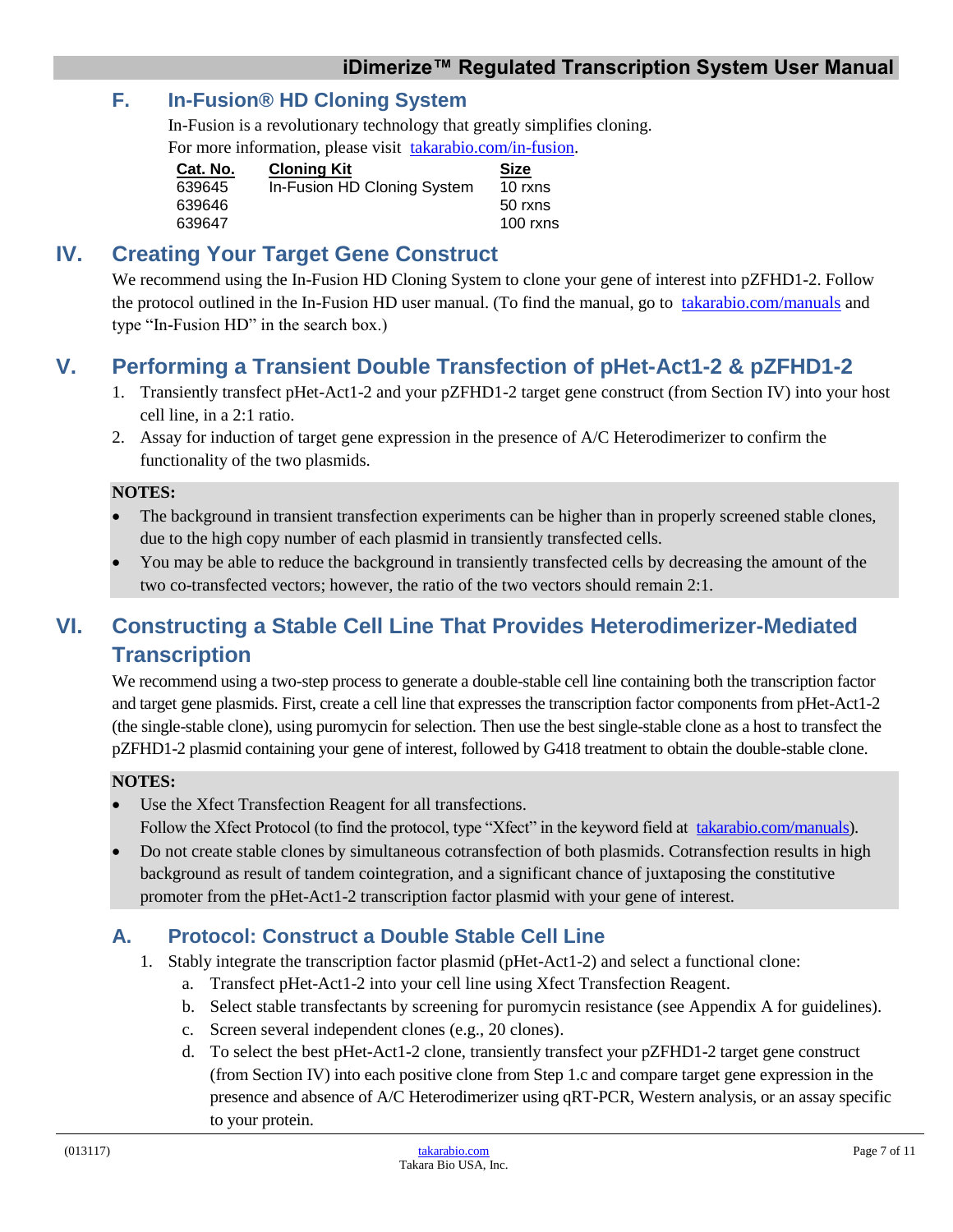- 2. Create a double-stable clone by transfecting your chosen pHet-Act1-2 clone with the pZFHD1-2 vector containing your gene of interest. Select the double-stable clone with the lowest background and the highest A/C Heterodimerizer-dependent induction of target gene expression:
	- a. Transfect your pZFHD1-2 target gene construct (from Section IV) into your chosen pHet-Act1-2 clone (from step IV.A.1.d) using Xfect Transfection Reagent.
	- b. Use puromycin and G418 (see Appendix A) to establish double-stable clones.
	- c. Screen individual double-stable clones for the lowest background and highest levels of A/C Heterodimerizer-dependent induction of target gene expression (Section VI.C).
	- d. Expand the best clone and freeze aliquots for long-term storage.

# <span id="page-7-0"></span>**B. Prepare A/C Heterodimerizer**

- Recommended working concentration of A/C Heterodimerizer: 0.1 nM to 500 nM.
- Dilute the supplied A/C Heterodimerizer stock solution (0.5 mM, supplied in ethanol) in tissue culture media to the final concentration(s) needed in your experiment. *You must determine the optimal concentration for your experiments empirically.*

**EXAMPLE:** To prepare 10 ml of medium containing 500 nM of A/C Heterodimerizer, dilute 10 μl of A/C Heterodimerizer stock solution (500 μM) in 10 ml of media to yield a final concentration of 500 nM.

- Working concentrations of A/C Heterodimerizer can be obtained by adding A/C Heterodimerizer directly from ethanol stocks, or by diluting A/C Heterodimerizer serially in culture medium just before use.
- If you are making serial dilutions of A/C Heterodimerizer into culture medium, we recommend that the highest concentration not exceed 5  $\mu$ M, to ensure complete solubility in the (aqueous) culture medium.
- The final concentration of ethanol in the medium should be kept below 0.5% (a 200-fold dilution of a 100% ethanol solution) to prevent the ethanol from having a detrimental effect on the cells.

# <span id="page-7-1"></span>**C. Protocol: Induce Target Gene Expression with A/C Heterodimerizer**

1. Incubate double-stable clones (or a transiently cotransfected population) with A/C Heterodimerizer.

## **NOTES:**

- Recommended working concentration of A/C Heterodimerizer =  $0.1 \text{ nM}$  to 500 nM.
- You must determine the optimal concentration for your experiments empirically.
- Always maintain at least one culture in medium containing no A/C Heterodimerizer as a negative control.
- 2. Assay for induced expression of your target gene using an appropriate assay. Expression may be detected after as little as 30 min and will reach its maximum level after 24–48 hr.

**NOTE:** The amount of time required for detection depends on many factors, including the sensitivity of the assay, the specific protein expressed, and the host cell line.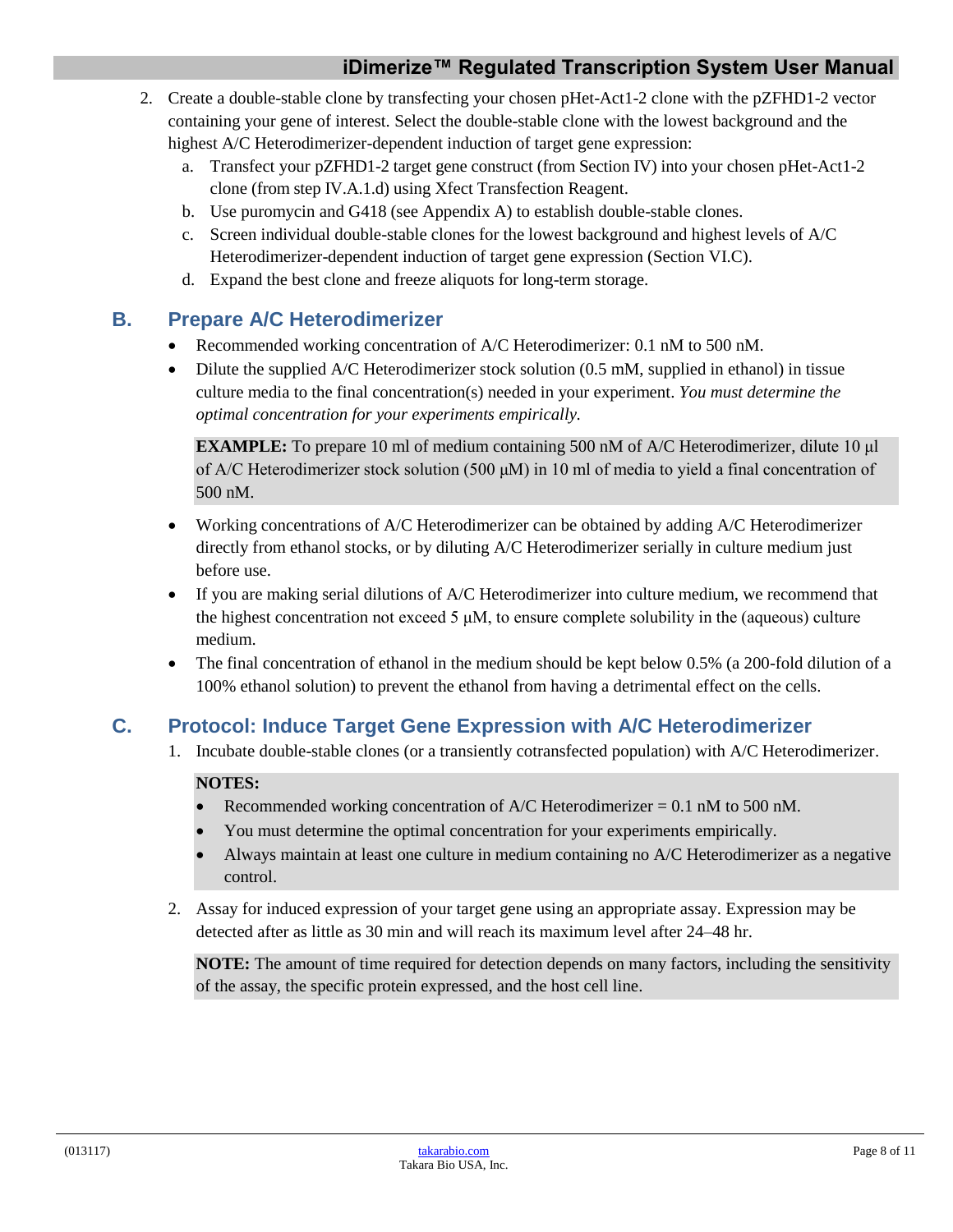# <span id="page-8-0"></span>**D.** *In Vitro* **Heterodimerizer-Inducible Transcription**

In initial experiments we recommend that you test A/C Heterodimerizer across a broad range of concentrations (e.g., 0.01 to 1,000 nM) to provide a complete dose response profile.

## <span id="page-8-1"></span>**E.** *In Vivo* **Heterodimerizer-Inducible Transcription**

Reconstitute the 5 mg dry-down format of A/C Heterodimerizer following your established injection protocol (Cat. No. 635055; see Section III.A).

# <span id="page-8-2"></span>**VII. Protocol: Removing A/C Heterodimerizer from Cells (Washout Experiment)**

Perform this experiment to compare target cells before and after A/C Heterodimerizer treatment.

## <span id="page-8-3"></span>**A. Adherent cells**

- 1. Remove the media from transfected and A/C Heterodimerizer-treated cells (from Protocol VI.C).
- 2. Rinse cells with warm PBS containing  $Ca^{2+}$  and  $Mg^{2+}$ .
- 3. Detach cells by your method of choice (trypsin, cell dissociation buffer, etc.).
- 4. Split cells into at least two new cell culture plates.
- 5. Culture one plate with media containing A/C Heterodimerizer at a concentration of your choice (positive control) and culture the second plate in media without A/C Heterodimerizer (negative control).
- 6. Collect cells at a specific time after splitting that is defined by your needs. Analyze and compare cells cultured with or without A/C Heterodimerizer.

## <span id="page-8-4"></span>**B. Suspension cells**

- 1. Collect the transfected and A/C Heterodimerizer-treated cells (from Protocol VI.C) via centrifugation.
- 2. Resuspend one portion of the cells with media containing A/C Heterodimerizer at a concentration of your choice (positive control). Resuspend the other portion of the cells in media without A/C Heterodimerizer (negative control).
- 3. Collect cells at a specific time after splitting that is defined by your needs. Analyze and compare cells cultured with or without A/C Heterodimerizer.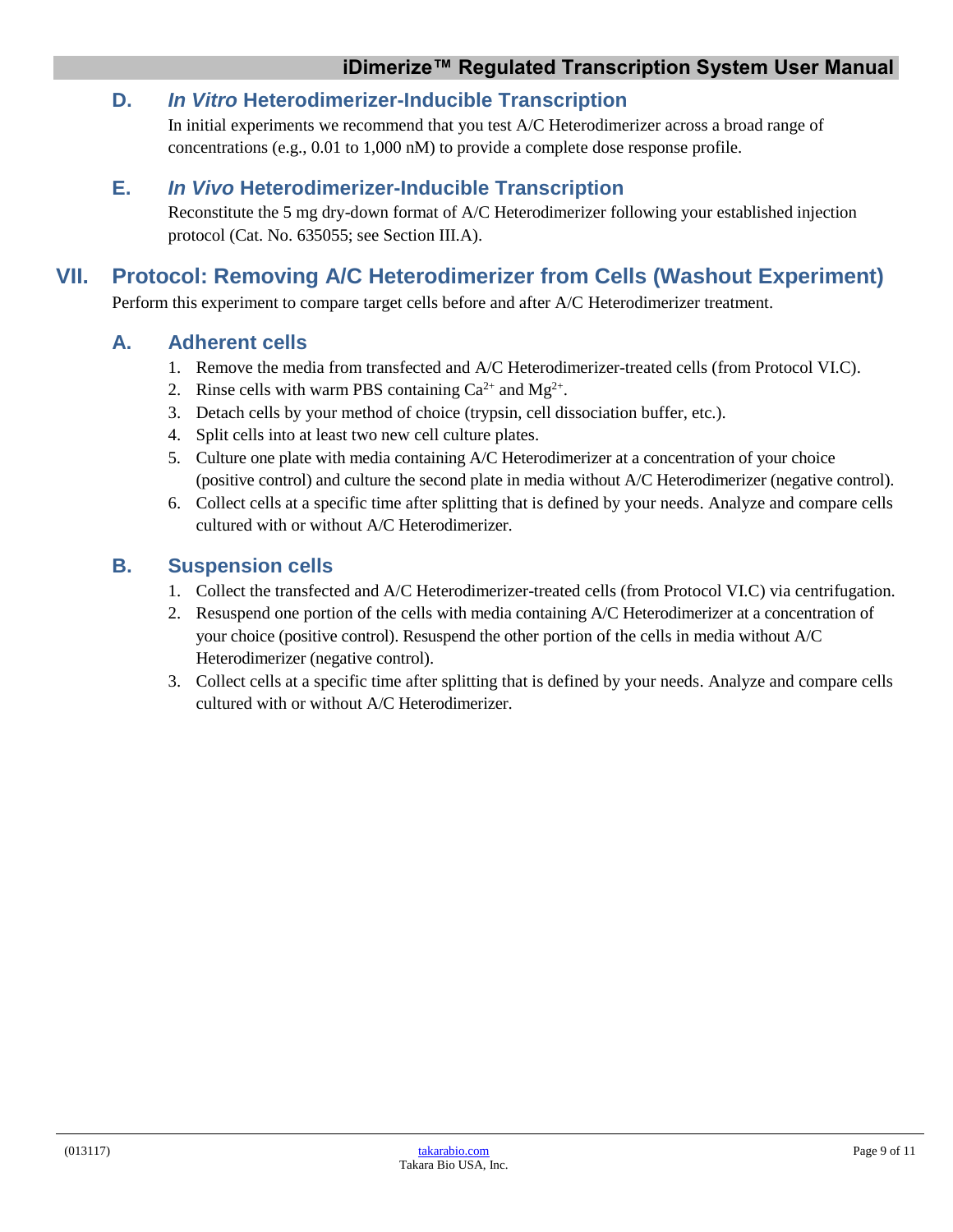# <span id="page-9-0"></span>**VIII. Troubleshooting**

| <b>Description of Problem</b>                                                           | <b>Possible Explanation</b>                                                                                                                                                                                                                                         | <b>Solution</b>                                                                                                                                                                                                                                                                                                                                        |
|-----------------------------------------------------------------------------------------|---------------------------------------------------------------------------------------------------------------------------------------------------------------------------------------------------------------------------------------------------------------------|--------------------------------------------------------------------------------------------------------------------------------------------------------------------------------------------------------------------------------------------------------------------------------------------------------------------------------------------------------|
| Transcription is observed<br>in the absence of the A/C<br>Heterodimerizer               | The expression level of the<br>$\bullet$<br>transcription factor domains fused<br>to the DmrA and/or DmrC domain(s)<br>is too high.                                                                                                                                 | <b>Transient transfections: Transfect</b><br>$\bullet$<br>cells with a lower amount of plasmid<br>Stable transfections: screen<br>$\bullet$<br>additional stable clones for the<br>lowest background.<br>Monitor protein expression in your<br>$\bullet$<br>cells by Western blot using the anti-<br>DmrA and anti-DmrC antibodies<br>(Section III.B). |
| Addition of A/C<br>Heterodimerizer does not<br>result in any of the<br>expected effects | A/C Heterodimerizer concentration<br>$\bullet$<br>is too low.<br>The monitoring assay is not<br>$\bullet$<br>sensitive enough.<br>The volume of A/C Heterodimerizer<br>$\bullet$<br>used causes cells to die due to high<br>solvent concentration.                  | Increase the amount of A/C<br>$\bullet$<br>Heterodimerizer added.<br>Include the pZFHD1-2 positive<br>$\bullet$<br>control when performing your<br>assay.<br>Prepare a more concentrated stock<br>$\bullet$<br>solution.                                                                                                                               |
| Low levels of induced<br>expression in cotransient<br>transfection                      | Transcriptional squelching:<br>$\bullet$<br>Expression of the transactivator<br>component (DmrC) is too high<br>following a transient transfection,<br>resulting in sequestration of<br>endogenous transcription<br>machinery by excess unbound<br>transactivator.* | Optimize the plasmid amounts and<br>$\bullet$<br>ratios to limit the amount of pHet-<br>Act1-2 that is introduced.<br>If this results in insufficient plasmid<br>$\bullet$<br>for efficient transfection, you can<br>introduce an additional irrelevant<br>plasmid (e.g. pUC18) as carrier<br>DNA.                                                     |
| High background in stable<br>clones                                                     | Integration of pZFHD1-2 into a<br>$\bullet$<br>suboptimal host DNA locus (e.g.<br>adjacent to an endogenous<br>enhancer).<br>Mixed population of cells, not<br>$\bullet$<br>independent clones.                                                                     | Screen at least 20 independent<br>$\bullet$<br>clones to find an integrant with low<br>background (Section VI.A.)                                                                                                                                                                                                                                      |

\* See Natesan, S., Rivera, V. M., Molinari, E. & Gilman, M. (1997) Transcriptional squelching reexamined. *Nature* **390**(6658):349–350.

# <span id="page-9-1"></span>**Appendix A: Selecting Independent Stable Clones Using G418 or Puromycin**

To select for stable clones that contain stable integrants of iDimerize plasmids, transfect each plasmid into your target cell line as described in Section V, and screen for G418 or puromycin resistance, as follows:

- 1. Seed your target cells in a single well of a 6-well plate at a density sufficient to reach near confluence at 48 hr after transfection.
- 2. Transfect the iDimerize plasmid construct into your target cells using the Xfect Transfection Reagent\*. Follow the Xfect Protocol, except use 2 μg of your plasmid per well.

\* To find the Xfect protocol, type "Xfect" in the keyword field at [takarabio.com/manuals.](http://www.takarabio.com/manuals)

**NOTE:** We use less DNA for stable transfections than is required by the general Xfect protocol, to ensure that individual colonies are well-separated after puromycin or G418 selection.

3. After 48 hr, split the confluent well into 4 x 10 cm dishes (do not add the selective antibiotic yet).